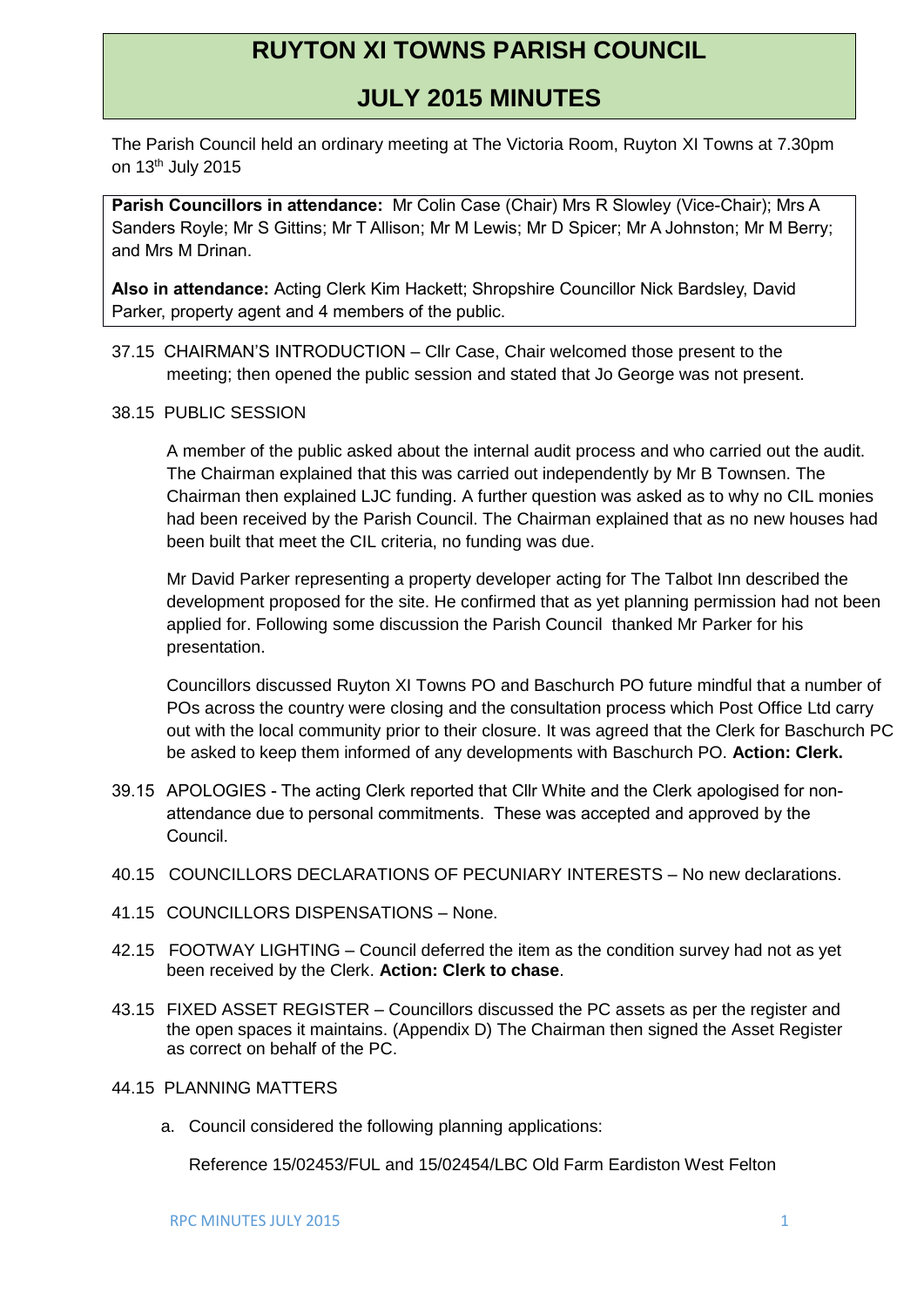Council discussed the application and resolved that no comment was to be made. (Proposed CC; Seconded MB.)

Reference: 15/02524/FUL 2 Aldersley Way Ruyton XI Towns

Council discussed the application and resolved that no comment was to be made. (Proposed CC; Seconded MB.)

- b. The Clerk confirmed that there were no new SC Planning decisions to report.
- c. Councillors formally approved in retrospect the submission made in respect of Planning Ref: 15/01805/FUL Solar Farm application at Baschurch:

*"Given that the planning application will have an impact on Ruyton XI Towns primarily during installation when there is considerable HGV activity for a fixed period of time; the Parish Council trusts that a sensible traffic plan will be agreed which: Avoids school pick up / drop off times; Takes into account PGL coach movements; Takes into account busy agricultural harvest times. The PC was disappointed that it had not been notified of this application; by either Shropshire Council or the applicant."* (Proposed CC; Seconded AJ.)

45.15 CONFIRMATION & ACCEPTANCE OF PREVIOUS MEETING MINUTES:

- a. Draft minutes of the council meeting held in June were resolved as accurate and the Chairman was asked to sign them as such. (Proposed CC; Seconded R S.)
- b. The Clerk presented the draft minutes of the Annual Parish Meeting held in May 2015.Council agreed to formally approve the minutes at the 2016 APM.
- 46.15 SHROPSHIRE COUNCIL Cllr Nick Bardsley reported:
	- Affordable housing Policy was under attack and difficult to sustain.
	- There were proposals to carry out works at The Cliffe and Nesscliffe financed by Heritage Lottery funding. Details were to be presented at September's meeting.
	- No decision as yet had been taken as to whether SC Planning Committees were to merge.
- 47.15 HIGHWAYS & VILLAGE MAINTENANCE ISSUES None arose.
- 48.15 PLACE PLAN Cllr Slowley confirmed that Ruyton XI Towns was accurately presented on the Oswestry Place Plan.

## 49.15 PROJECTS UPDATE:

- a. AED Project Cllr Sanders Royle explained that she was in the process of arranging another training session and those in the first training session had received their certificates.
- b. Spinney Cllr Gittins confirmed that he was confident that the scheme would go ahead in the autumn.
- c. Doctors Meadow Cllr Case confirmed that Clive Dean had still to secure SC funding for their contribution to the basketball stand and net, whilst the Clerk had applied for grant funding.
- d. Safeguarding Young People Cllr Spicer reported that there was no further progress as yet.
- e. Emergency Planning Unit Cllr Spicer asked for this to be scheduled for a future meeting.
- 50.15 FINANCE
	- a. The Acting Clerk gave the Treasury Report and Cllr Berry confirmed that SO payments to the Clerk corresponded with those authorised and had debited the